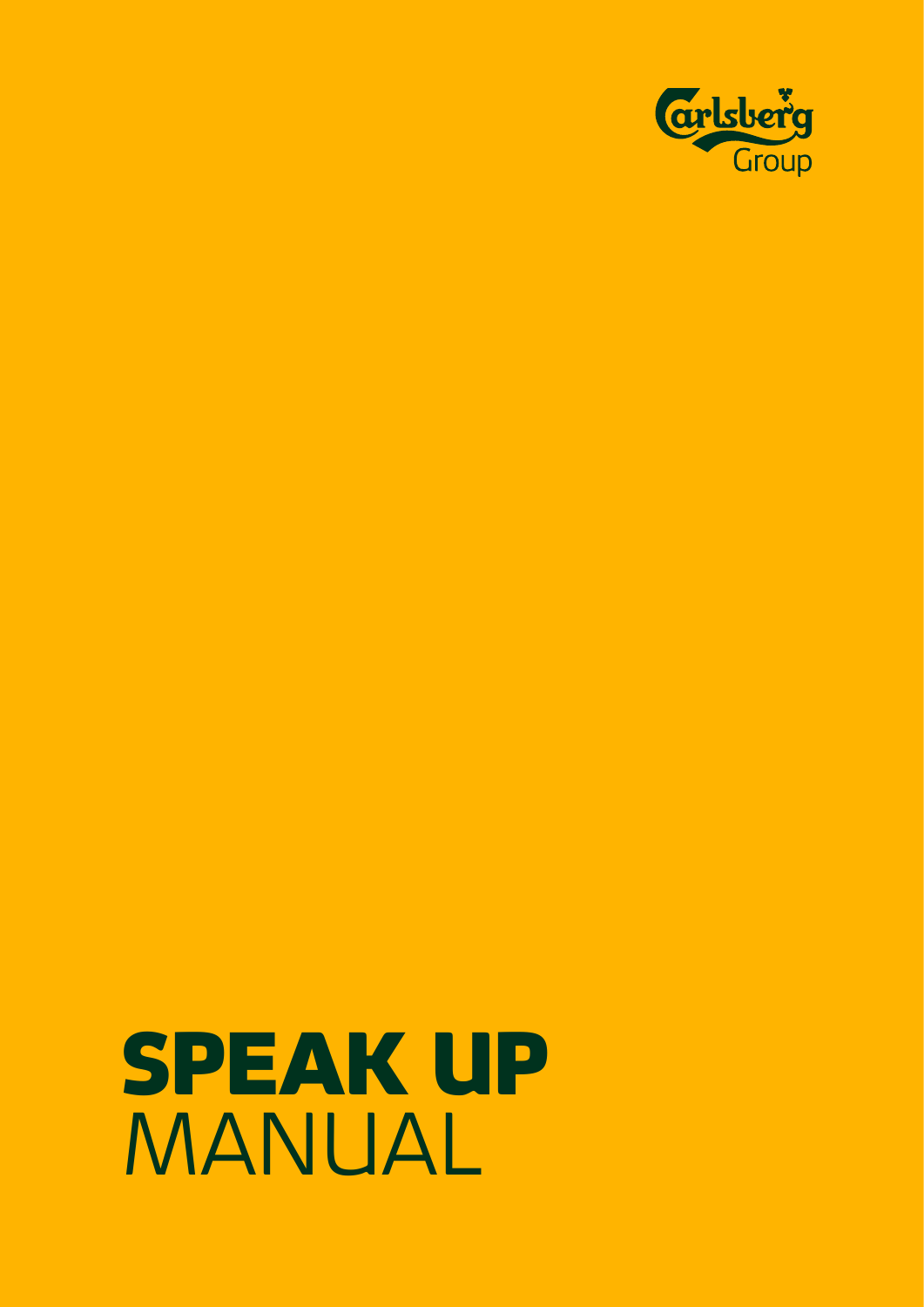# SPEAK UP IN CARLSBERG

# WHAT IS SPEAK UP IN CARLSBERG?

Carlsberg is committed to conducting business with integrity and in a responsible, honest and ethical manner. These are core Carlsberg values that support our strategy and help protect our reputation as a responsible global brewer. We have implemented a Code of Ethics & Conduct explaining our expectations, to ensure that employees and business partners across Carlsberg have a clear understanding of the principles and ethical values that we want to uphold. Despite our commitments on ethical behaviour, you may observe conduct that concerns you, or that seems to violate Carlsberg's Code of Ethics & Conduct, our policies or applicable laws and regulations. If you observe or suspect misconduct, we would ask you to speak up.

# WHY IS SPEAKING UP IMPORTANT?

We encourage employees, contract workers, suppliers, consumers, and anyone else to speak up if there is a perceived breach of the Carlsberg Code of Ethics & Conduct. By speaking up, you give Carlsberg the opportunity to review and act on the issue. Remaining silent about possible misconduct could worsen a situation and undermine trust. We believe that speaking up is key to sustaining our reputation, success and licence to operate. We greatly value the help of employees and others who identify and speak up about potential concerns that need to be addressed. Employees who speak up are protected (see more details on page 6) and will not suffer for raising concerns in good faith about suspected misconduct. Carlsberg will not tolerate any form of retaliation against you for speaking up.

#### WHAT IS THE PURPOSE OF THIS MANUAL?

This document explains *how* you can raise concerns about suspected misconduct in confidence and without fear of retaliation. It also describes *what* you can expect from us concerning followup and relevant action.

#### WHO CAN SPEAK UP?

Everybody is invited to speak up, both employees and external parties. Our Speak Up system is available to anyone who wishes to raise a concern about possible misconduct within Carlsberg.

#### WHAT CONCERNS ARE COVERED BY THIS MANUAL?

Our Speak Up sustem can be used to raise concerns about any suspected violation of our Code of Ethics & Conduct, our policies or applicable laws and regulations. Examples of concerns are:

- Suspicions of fraud, bribery, corruption, asset misappropriation, or inadequate financial or nonfinancial recordkeeping
- Human rights violations
- Violations of competition law
- Money laundering or breaches of trade sanctions
- Suspicions of insider trading
- Disclosure of confidential business information
- (Sexual) harassment, bullying or discrimination
- Infringement of data protection regulations
- Environmental, health and safety concerns
- Concerns relating to alcohol or drug misuse
- Retaliation against anyone for speaking up in good faith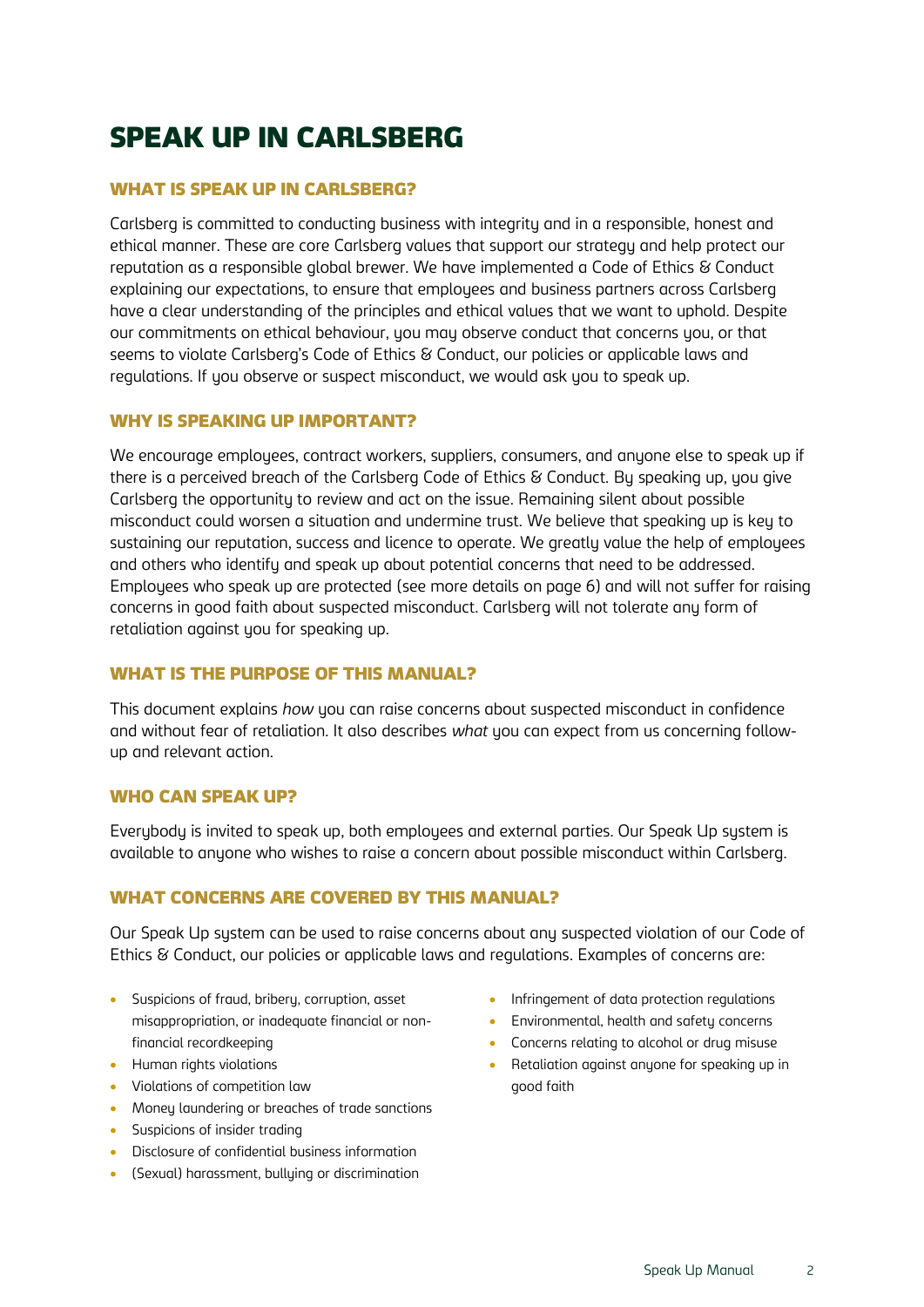Do not use the Carlsberg Speak Up sustem to:

- Report events involving an immediate threat to life or property. If you need emergency assistance, please contact the relevant local authorities and your local health & safety representative.
- Report routine employment issues (e.g. relating to vacation days, salary and benefits, performance appraisals), which should be raised with your line manager or HR.
- Incidents that are required to be reported in accordance with the Crisis Management Policy, such as significant plant or equipment damage, natural disasters or terror attacks. Please contact your local security representative instead.
- Settle personal or legal disputes.
- Make accusations that you know are false. Doing so may lead to (disciplinary) measures.

# HOW TO SPEAK UP?

Concerns about suspected misconduct can be raised through a variety of channels. If you suspect misconduct, you are first and foremost encouraged to address it directly with the person involved or to raise your concerns with your line manager. If you prefer not to reach out to them, you can reach out to an HR/legal representative or to the managing director of a market. These representatives will inform the right department in Carlsberg that a concern has been raised for review and follow-up in accordance with our relevant procedures.

If you believe that the matter you wish to raise cannot be dealt with through the channels mentioned above, you can use our e-mail address [speakup@carlsberg.com](mailto:speakup@carlsberg.com) or our externally hosted Speak Up Line via [Carlsberg SpeakUp Line -](https://app.convercent.com/en-US/LandingPage/aafe807e-5828-ec11-a985-000d3ab9f062) Powered by Convercent to raise concerns confidentially and in your own language. Carlsberg's Speak Up Line is run by an independent third party, available 24/7, 365 days a year and it is not affiliated with Carlsberg Group To submit a report via the externally hosted Speak Up Line, you can use the online access or phone line<sup>1</sup> . All information can be found here:

#### **[Carlsberg SpeakUp Line -](https://app.convercent.com/en-US/LandingPage/aafe807e-5828-ec11-a985-000d3ab9f062) Powered by Convercent**

Here you will find phone numbers by country and links if you wish to raise a concern online. The phone lines are free of charge<sup>2</sup> and offer support in your local language.

If you use the Speak Up Line (web or phone), you will be given a confidential issue number and asked to provide a personal password and security question. The access number and password allow you to check the status of the report on the externally hosted SpeakUp platform, as well as communicate with the SpeakUp Review team, without disclosing your identify. If you provided an email address, you would also receive email notifications from the system when the status of your report is updated. All reports received via this externally hosted Speak Up system are routed back to Carlsberg for further handling. If you have decided to report anonymously, Carlsberg will not be provided with your personal details.

Carlsberg's Integrity Committee oversees the company-wide efforts in relation to Speak Up and follow-up on the matters reported.

<sup>&</sup>lt;sup>1</sup> The Speak Up phone line is available for countries where Carlsberg entities are present

<sup>2</sup> Except for Azerbaijan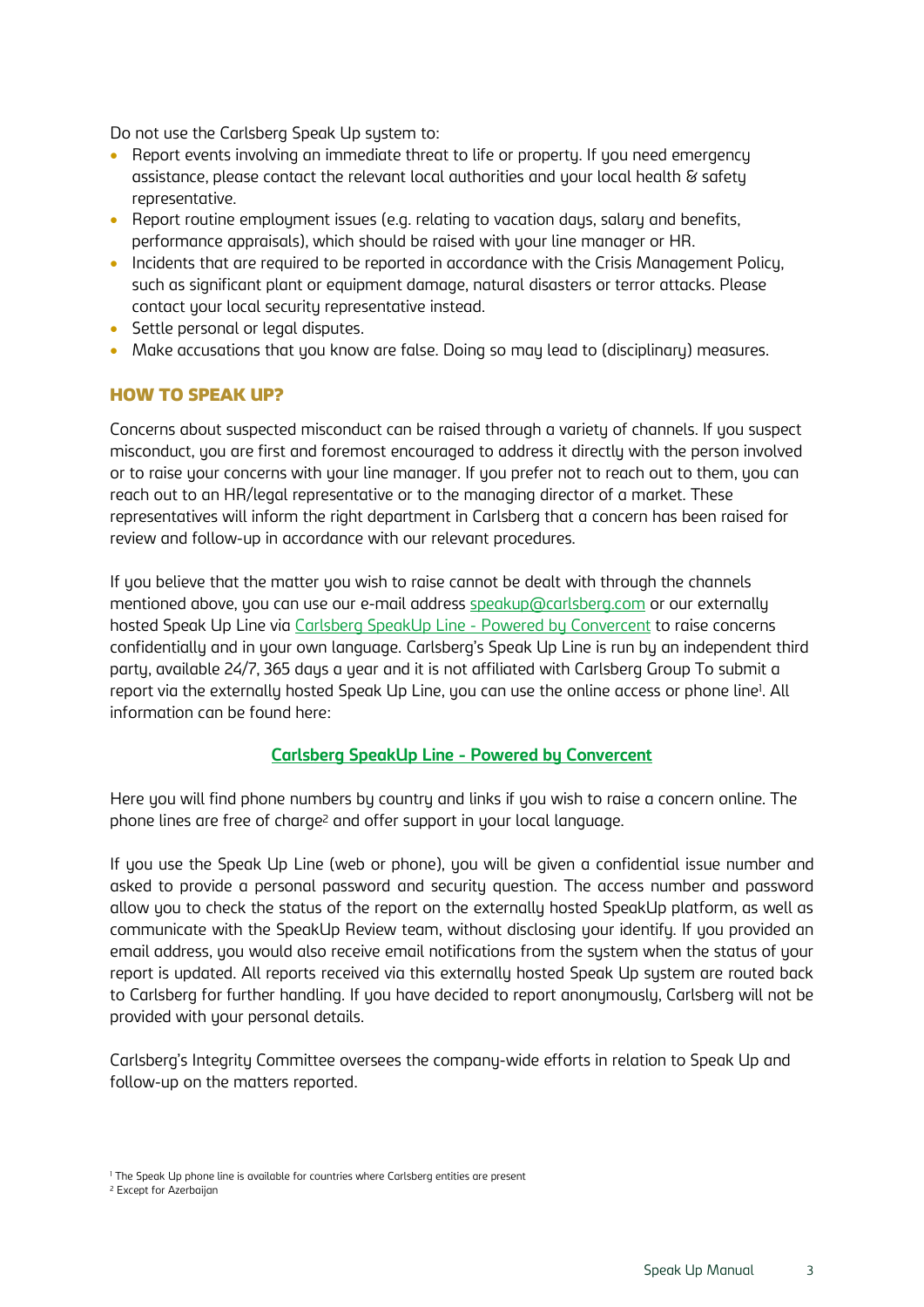#### EXTERNAL WHISTLEBLOWING

We strongly encourage you to raise concerns internally through one of the channels mentioned above. By speaking up, you give us the chance to review the matter, help you or the persons involved and act if any breaches of our Code of Ethics & Conduct and policies have occurred and are substantiated. In this way, the company can improve together.

# WHAT INFORMATION SHOULD YOU PROVIDE?

When filing a report, we encourage you to provide as much relevant information as possible. Detailed information enables us to assess and investigate concerns more thoroughly and to act where necessary. This includes:

- A description of the situation that has caused you concern, as well as the history of the misconduct and examples of events.
- Names of people potentially involved, dates, places and other relevant information.
- Any supporting evidence and documents related to your report.

A raised concern can only be followed up if it contains enough information and there is a reasonable possibility of obtaining further information. Even if you do not have all the facts, we encourage you to speak up as soon as possible and to share the facts that you do have. We do not expect you to have all the answers, and you are not expected to prove that the concern is well founded. Carlsberg will investigate the matter to determine whether there is a genuine reason for concern.

Never investigate the matter yourself, and do not seek evidence to build a case. We guarantee that no disciplinary measures or other actions will be taken against you if a genuine concern turns out to be mistaken or misguided.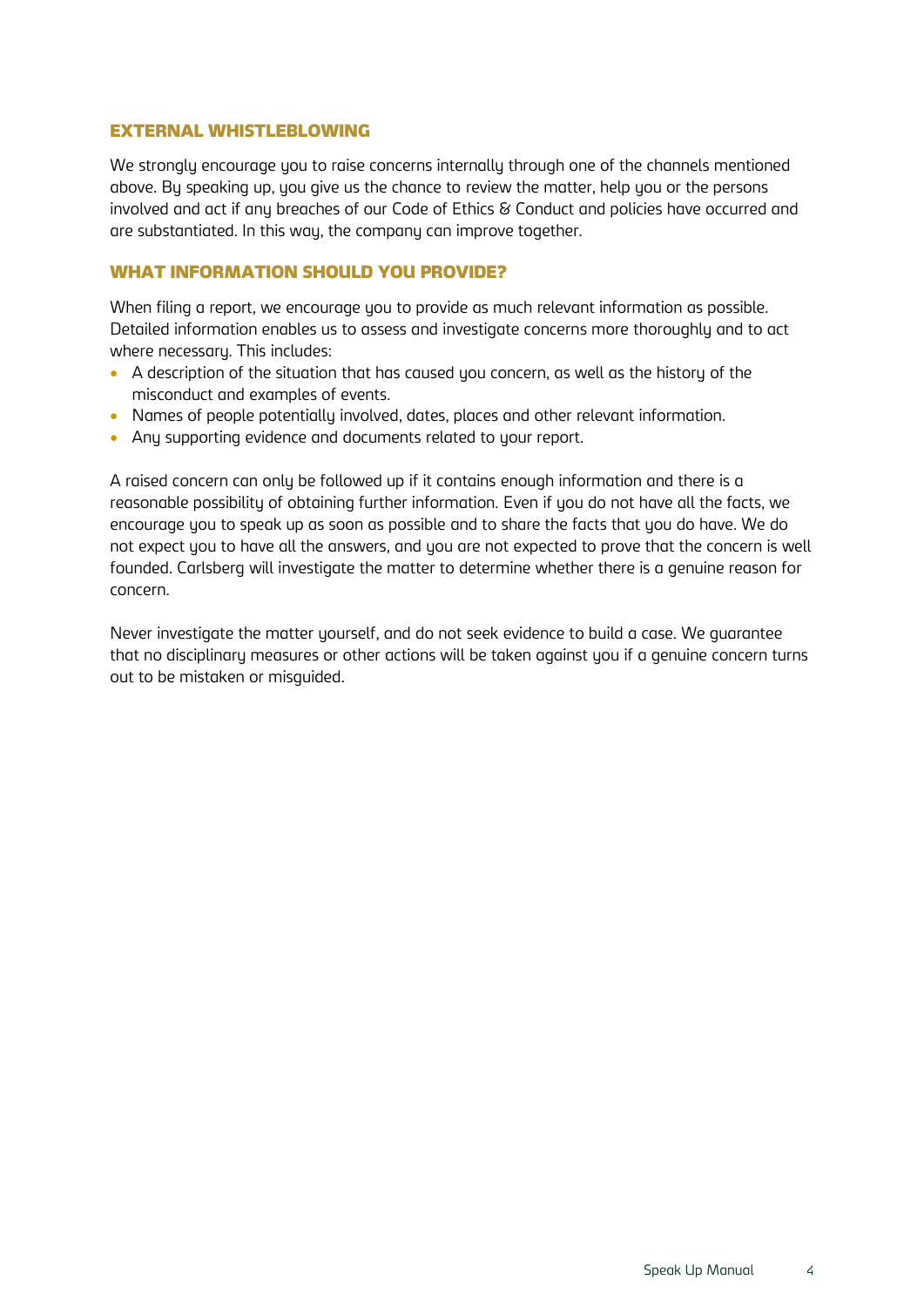# CONFIDENTIALITY AND NON-RETALIATION

# WILL THE REPORT REMAIN CONFIDENTIAL?

All reporting is done confidentially. During and after investigations, Carlsberg always keeps details of Speak Up reports confidential, including the identities of the reporter and anyone mentioned in the report. We share the information with a limited number of people on a strictly need-to-know basis and only disclose it outside this small group if we are required to do so by law or if an important public interest is at stake. You yourself can help us protect confidentiality by being discreet and not discussing your filed report with your colleagues or anyone else.

# IS IT POSSIBLE TO REPORT ANONYMOUSLY?

You can share your concerns anonymously via e.g. our Speak Up Line. However, we do recommend that you reveal your identity, as it is more difficult, and in some circumstances even impossible, for us to investigate reports that are made anonymously.

# WHAT ABOUT PRIVACY?

Carlsberg is committed to protecting the privacy of everyone involved. We will do everything to safeguard personal data from unauthorised access and processing. Any personal data obtained in relation to this manual will be used for the purposes explained in this document only or to comply with the law or an important public interest.

Speak Up reports are securely stored on a dedicated Speak Up platform. Matters reported through the Speak Up web access or telephone line are uploaded automatically; reports filed through other channels are uploaded manually. All reports are deleted and retained according to retention and deletion rules and based on a case-by-case assessment.

Personal information obtained during a review of a Speak Up report will be retained and deleted according to applicable deletion and retention rules. Personal data will be **deleted immediately** from the Speak Up platform in any of the following situations:

- If the report does not relate to events or incidents that are eligible to be reported in accordance with this manual.
- If the preliminary review finds the allegations to be obviously groundless.
- If authorities have taken over a case and our assistance and need for processing data is no longer required.

Personal data will be retained in accordance with retention and deletion rules. In any situation, when there are reasonable and necessary grounds for keeping personal data (e.g. in case of prelitigations, litigations, disciplinary actions, warnings, claims etc.), the personal data will be saved in a dedicated secured platform with restricted access on a need-to-know basis.

# HOW WILL YOU BE PROTECTED AS THE REPORTER?

We encourage people to speak up about suspected misconduct, and employees are protected when they address a concern. The Carlsberg Group prohibits retaliation against employees who speak up in good faith or cooperate in investigations. Any form of threat or retaliation will not be tolerated. Retaliation against reporters is treated as a violation of our Code of Ethics & Conduct and may lead to disciplinary measures.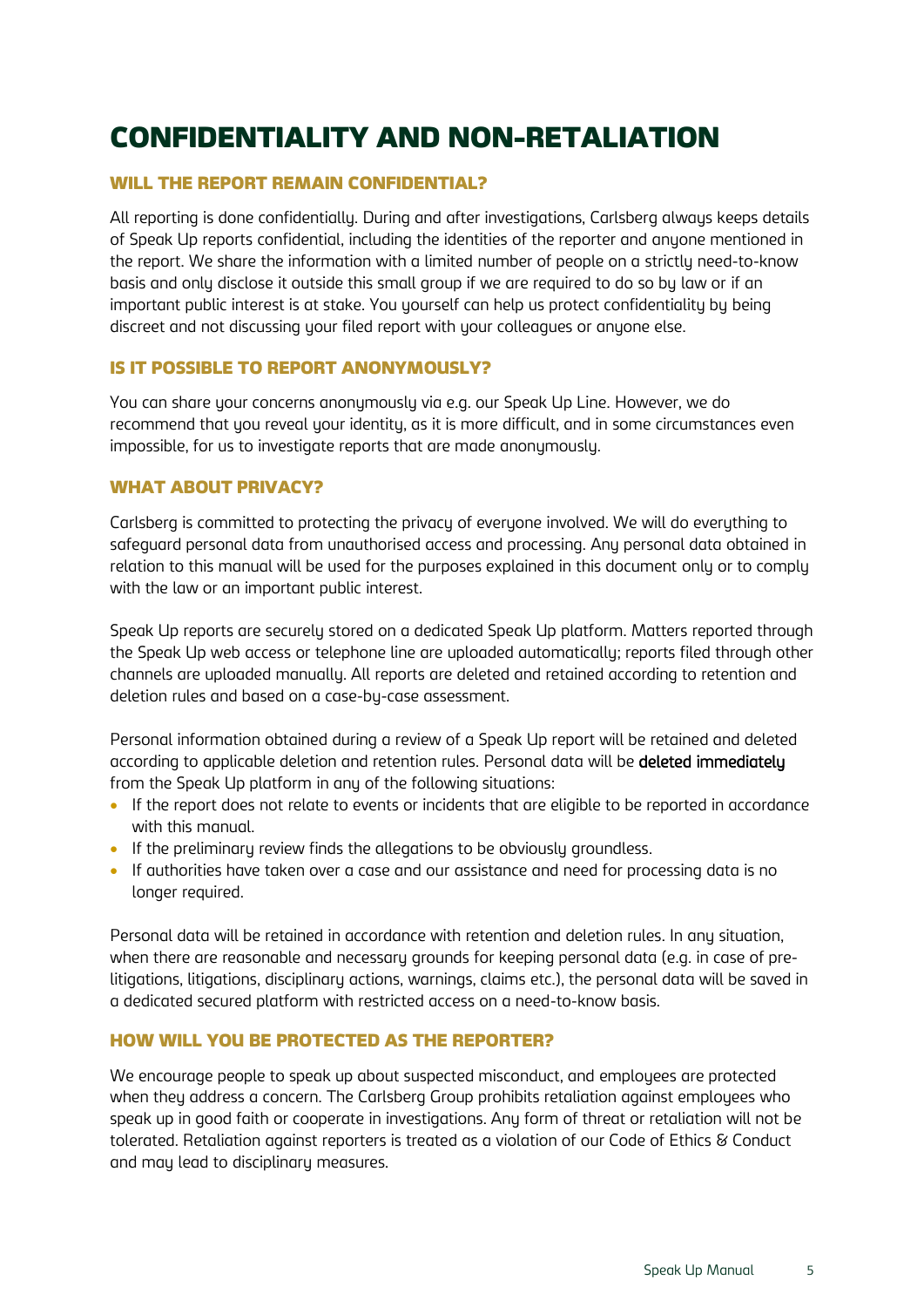Anyone who becomes aware of any retaliation against himself/herself or against anyone else for raising or having raised a concern in good faith about suspected misconduct should reach out via our Speak Up channel, e.g. send an e-mail to speakup@carlsberg.com. A report on retaliation is treated like any other Speak Up report and the same procedure is followed.

#### WHAT HAPPENS IF THE SPEAK UP SYSTEM IS MISUSED?

It is a breach of our Code of Ethics & Conduct to knowingly make false accusations. Any reporter who has not acted in good faith by reporting an alleged concern or who does not respect the confidentiality provisions of this manual may lose the rights and protection provided for in this manual and be subject to (disciplinary) action.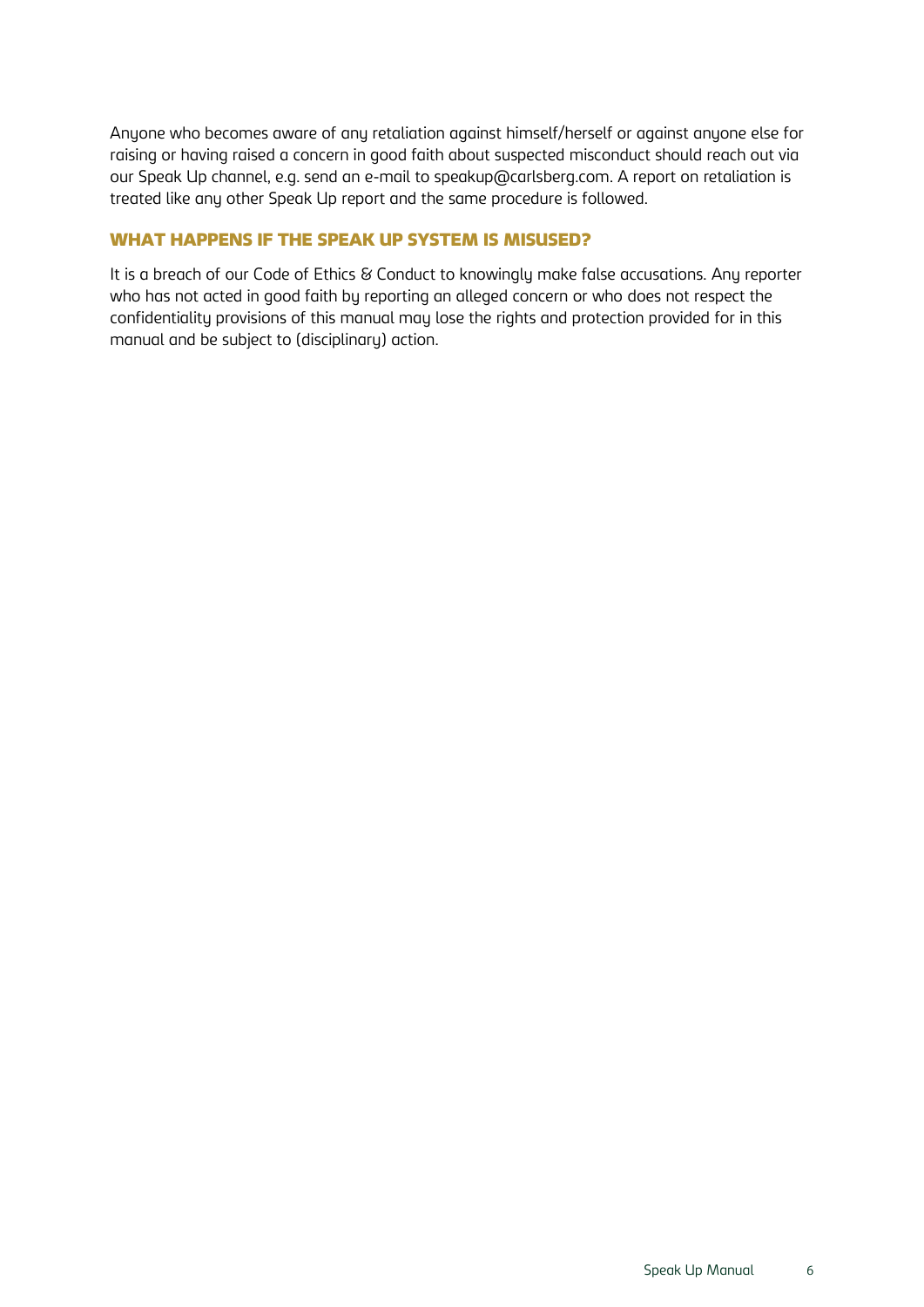# WHAT HAPPENS AFTER YOU SPEAK UP?

# YOU SPOKE UP, WHAT HAPPENS NEXT?

We take every report of potential misconduct seriously. We investigate every case in accordance with our set standards to ensure the right quality and speed of response. If you submit a report, you will receive a confirmation within three working days. Your report will undergo a preliminary review in which we might contact you for additional information. If necessary, the preliminary review will be followed by an investigation. On average, closure of the matter can be expected within one to three months. We strive to close as soon as possible. You will be informed of the outcome of a preliminary review or investigation, i.e. whether we have established that misconduct has taken place, once the review is complete. We will not be able to provide full details of the outcome of a matter or related disciplinary actions taken for reasons of confidentiality, privacy, and the legal rights of all concerned.

#### WHO HANDLES CONCERNS AND HOW ARE THEY HANDLED?

Your report will be logged in a case management system (CMS). Depending on the nature and potential impact of the concern, the case will be handled by the local organisation or by the dedicated Speak Up Review Team, which is part of Group Internal Audit & Control. This team works under the supervision and instruction of the Carlsberg Integrity Committee.

Each reported concern starts with a preliminary review, where the concern is analysed to determine if it requires further review and investigation. It may be that we contact you for additional information. If the concern raised requires further review, we will assign it to the right function. If needed, outside experts, such as lawyers, forensic experts, auditors, or accountants, may be engaged to assist in a review. These third parties work under strict confidentiality. Our preliminary reviews and investigations are conducted in an independent, fair, and unbiased manner with respect to all parties involved and in accordance with relevant laws and principles. This includes a fair hearing. In principle, we inform any implicated person that a complaint has been filed against him/her.

#### CONNECTING WITH INDIVIDUALS INVOLVED IN INVESTIGATIONS

If you become involved in a Speak Up investigation, whether as a reporter, a witness, or a subject, you must cooperate and answer all legitimate questions completely and honestly. Deliberately withholding information or misinforming the people performing the investigation may result in disciplinary measures being taken, as will delaying, or obstructing the investigation. All parties involved in an investigation, including the subject, are entitled to confidentiality to avoid unnecessary damage to their reputation. If you participate in or learn about an investigation, you must therefore keep the matter strictly confidential.

#### APPROPRIATE MEASURES

If misconduct has indeed taken place, appropriate measures will be taken in accordance with relevant laws. Individuals reporting a concern that implicates their own conduct will not be given automatic immunity from investigation, disciplinary action, criminal prosecution and/or civil liability. The same applies to any other employee who provides information, causes information to be provided or otherwise assists with a Speak Up review.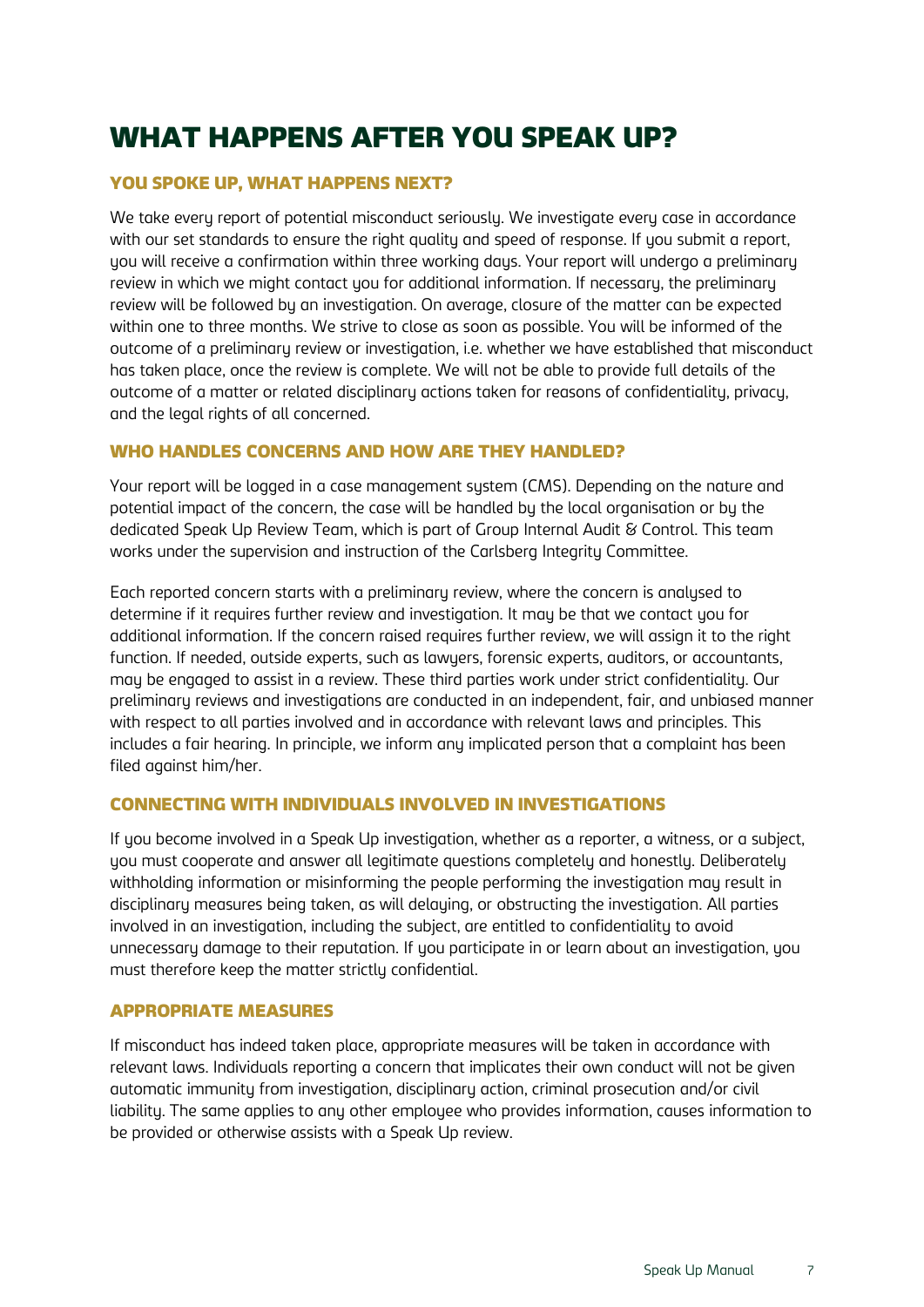# MONITORING AND CONTROL

This manual has been developed in support of the Code of Ethics & Conduct. The Carlsberg Integrity Committee monitors the effectiveness of this Speak Up Manual.

# **CONTACT**

For more information on Speak Up or this Speak Up Manual, please contact your manager, HR or Legal, or e-mail [speakup@carlsberg.com.](mailto:speakup@carlsberg.com) If you believe that your concern or a concern raised against you has not been reviewed or handled properly, please inform the Carlsberg Group immediately via [speakup@carlsberg.com.](mailto:speakup@carlsberg.com)